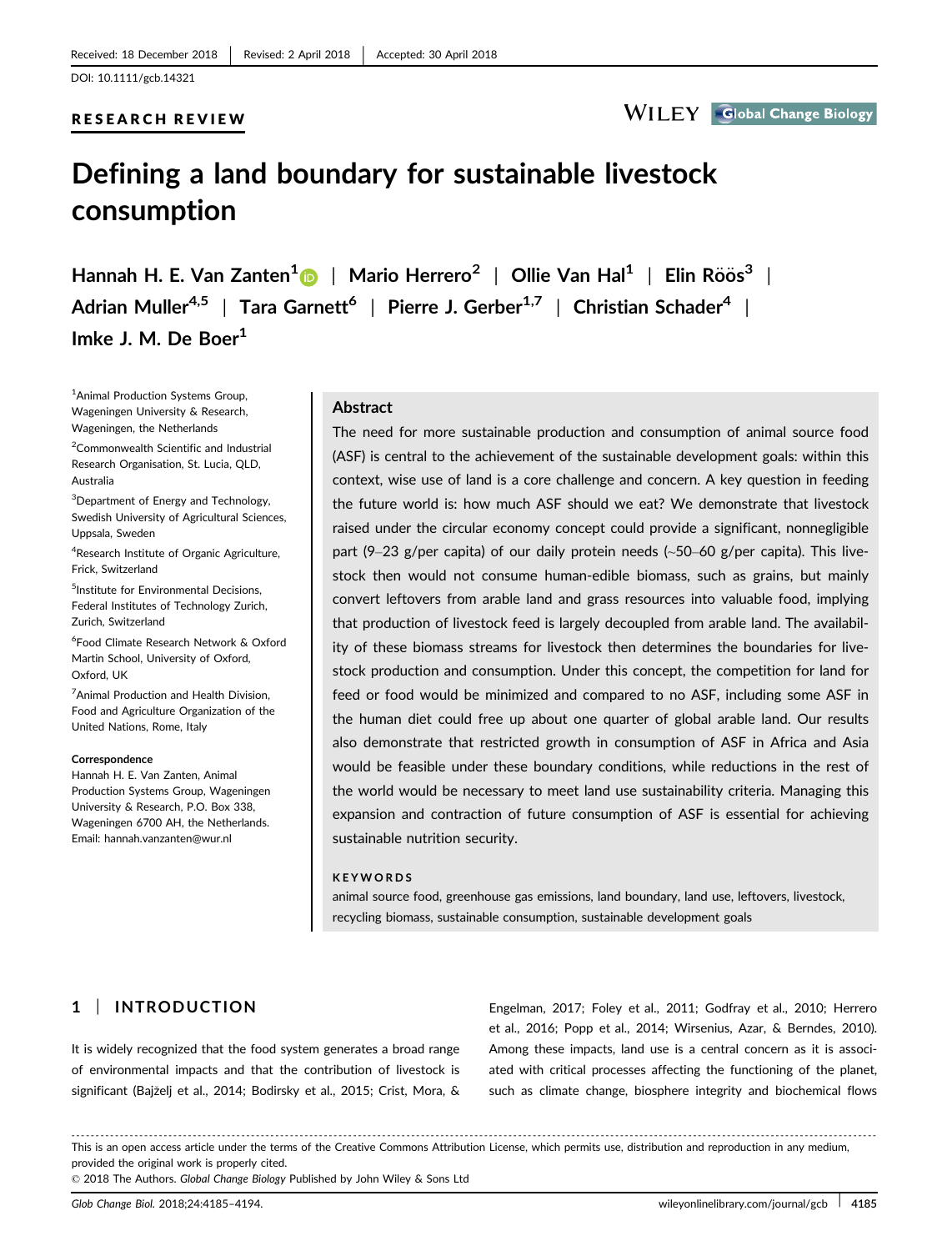|  |                                          |             | Input – leftover streams |            |              |              | Output – animal source food |                |                |
|--|------------------------------------------|-------------|--------------------------|------------|--------------|--------------|-----------------------------|----------------|----------------|
|  |                                          |             |                          |            |              |              | <b>Product</b>              |                | Protein        |
|  | Article                                  | <b>Diet</b> | Co-product               | Food waste | Grass-land   | Crop residue | <b>Type</b>                 | $g$ /day       | $g$ /day       |
|  | Global scale                             |             |                          |            |              |              |                             |                |                |
|  | Van Zanten, Meerburg                     | Nutritional | X                        | X          | $\mathsf X$  |              | Pork                        | 72             | 14             |
|  | et al. (2016); Van Zanten,               |             |                          |            |              |              | <b>Beef</b>                 | 27             | 5              |
|  | Mollenhorst et al. (2016)                |             |                          |            |              |              | <b>Milk</b>                 | 49             | $\overline{2}$ |
|  |                                          |             |                          |            |              |              | Total                       |                | 21             |
|  | Smil (2014) <sup>a</sup>                 | Current     | X                        |            | $\mathsf X$  | X            | Pork                        | 12             | $\overline{2}$ |
|  |                                          |             |                          |            |              |              | Beef                        | 9              | 2              |
|  |                                          |             |                          |            |              |              | Poultry                     | 14             | 3              |
|  |                                          |             |                          |            |              |              | Total                       |                | $\overline{7}$ |
|  | Schader et al. (2015)                    | Projected   | X                        |            | $\mathsf{X}$ | X            | Pork                        | 19             | $\overline{4}$ |
|  |                                          |             |                          |            |              |              | <b>Beef</b>                 | $\overline{7}$ | $\mathbf{1}$   |
|  |                                          |             |                          |            |              |              | Milk                        | 138            | $\overline{4}$ |
|  |                                          |             |                          |            |              |              | Egg                         | $\overline{2}$ | $\mathbf 0$    |
|  |                                          |             |                          |            |              |              | Total                       |                | 9              |
|  | Röös et al. (2017a,b)                    | Projected   | X                        | X          | X            |              | Pork                        | 26             | 5              |
|  |                                          |             |                          |            |              |              | Beef                        | 51             | 10             |
|  |                                          |             |                          |            |              |              | Milk                        | 275            | 8              |
|  |                                          |             |                          |            |              |              | Total                       |                | 23             |
|  | Regional scale                           |             |                          |            |              |              |                             |                |                |
|  | Röös et al. (2016) <sup>b</sup>          | Nutritional | X                        |            | $\mathsf X$  |              | Pork                        | 46             | 9              |
|  |                                          |             |                          |            |              |              | Beef                        | 10             | 2              |
|  |                                          |             |                          |            |              |              | Milk                        | 257            | 8              |
|  |                                          |             |                          |            |              |              | Poultry                     | 26             | 3              |
|  |                                          |             |                          |            |              |              | Total                       |                | 22             |
|  | Röös et al. (2017a,b) <sup>c</sup>       | Projected   | X                        | X          | $\mathsf X$  |              | Pork                        | 22             | $\overline{4}$ |
|  |                                          |             |                          |            |              |              | <b>Beef</b>                 | 55             | 10             |
|  |                                          |             |                          |            |              |              | Milk                        | 519            | 16             |
|  |                                          |             |                          |            |              |              | Total                       |                | 30             |
|  | Elferink et al. (2008) <sup>d</sup>      | Projected   | X                        |            |              |              | Pork                        | 135            | 27             |
|  |                                          |             |                          |            |              |              | Total                       |                | 27             |
|  | Van Kernebeek et al. (2016) <sup>d</sup> | Optimized   | X                        | X          | X            | X            | <b>Beef</b>                 | 2              | 0              |
|  |                                          |             |                          |            |              |              | Milk                        | 208            | 6              |
|  |                                          |             |                          |            |              |              | Total                       |                | $\overline{7}$ |

TABLE 1 Estimates of protein production from animal source food from food systems that limit livestock production based on the principle of low-cost livestock (i.e., avoiding feed-food competition)

Notes. <sup>a</sup>This study does not provide information on land use; it only provides protein production from low-cost livestock. <sup>b</sup>Based on the situation in Sweden, scenario with extensive milk production. <sup>c</sup>Based on the situation in Western Europe. <sup>d</sup>Based on the Dutch situation.

(Newbold et al., 2016; Rockström et al., 2009; Steffen et al., 2015). Livestock currently use about 70% of all agricultural land (arable land and grassland). Expansion of livestock production, therefore, has been a main driver of the conversion of forests and native grasslands into agricultural land, resulting in carbon emissions and biodiversity loss. Livestock currently also dominate human-generated greenhouse gas (GHG) emissions from the food system, being responsible for about 60% of the total (Gerber et al., 2013; Steinfeld, Gerber, Wassenaar, Castel, & De Haan, 2006).

About 40% of global arable land is used to produce feed (Mottet et al., 2017). No matter how efficiently animal source food (ASF) is produced, using arable land to produce feed for ASF production is less efficient than using it directly for plant source food production (Foley et al., 2011; Godfray et al., 2010). The increase in the global supply of animal proteins, from an average of 17 g per person per day in 1960 to 27 g per person per day in 2013 (FAOSTAT, 2017; Supporting information Appendix S1), has increased this so-called feed–food competition (Wilkinson & Lee, 2017). Globally,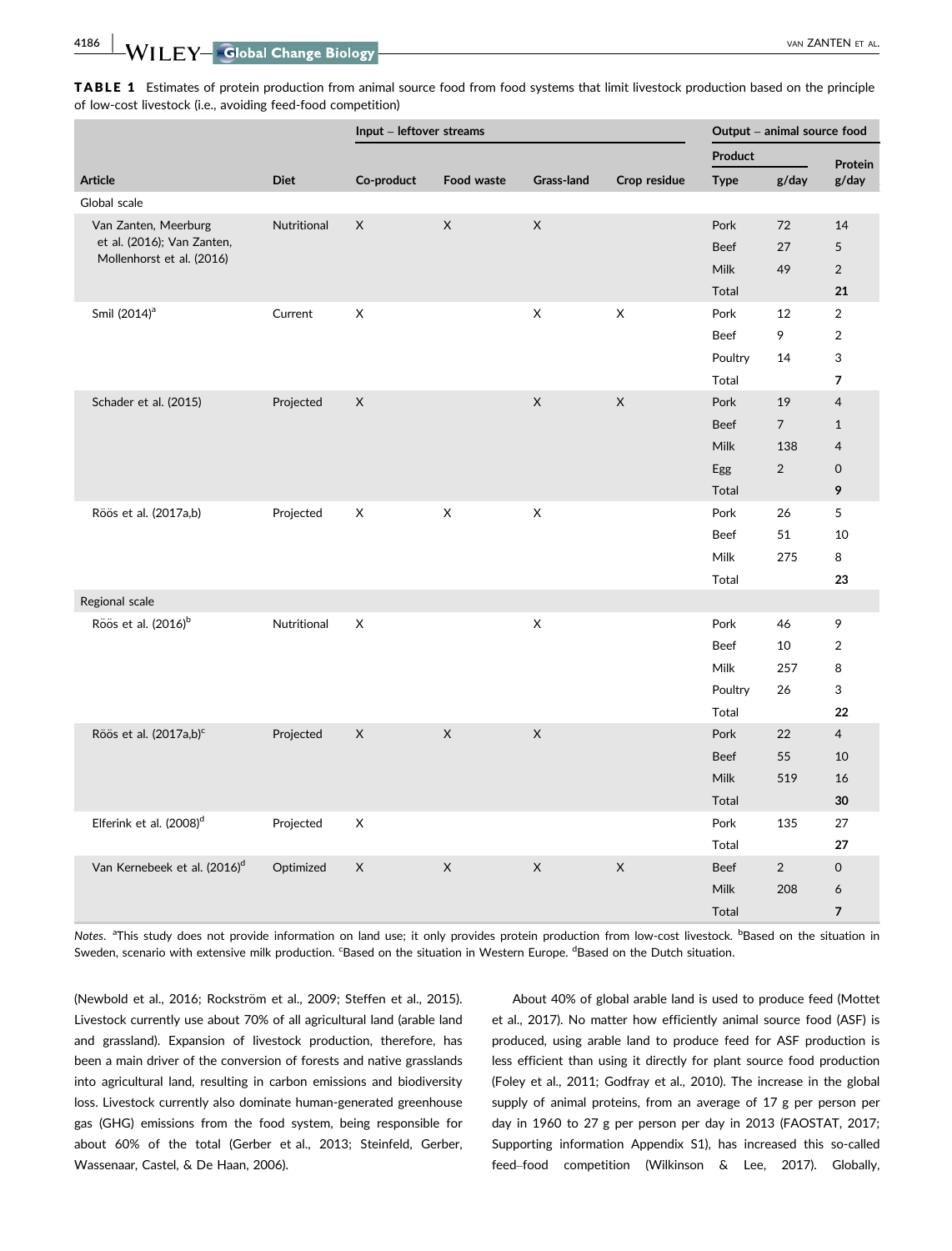monogastric animals (e.g., pigs and poultry) consume on average about 2 kg of human-edible feed protein to produce one kg of edible protein (Mottet et al., 2017) and, therefore they consume more human-edible protein than they produce. In a world with a growing population and finite land, their role in human food security, therefore, is open to challenge.

For these and other reasons, the future role of livestock in the food system is heavily debated. A central question is: what role could animals play in an environmentally sustainable food system? Some argue that to feed an increasing and wealthier population demanding more ASF, we have to produce more ASF with less impact and focus on reducing the environmental footprints of individual ASF products. This route is generally referred to as sustainable intensification or the production pathway (see text box; Alexandratos & Bruinsma, 2012; Cole & Mccoskey, 2013; Garnett, 2014; Garnett, Röös, & Little, 2015; Garnett et al., 2013). Others argue that consuming ASF is resourceintensive and, therefore, should be avoided or limited – also referred to as the consumption pathway (see text box; Garnett et al., 2013; Stehfest et al., 2009; Tilman & Clark, 2014). Besides the environmental argument, this pathway also stresses that the high consumption levels of ASF, especially red processed meat, in the western world are associated with the rise in noncommunicable diet-related diseases, such as obesity, heart diseases, and cancer (Tilman & Clark, 2014). Only a few recent studies focus on a third, alternative pathway and consider the role that ASF can play in feeding the world when production and therefore consumption are capped at levels that avoid food– feed competition and thus reduce the need for arable land (Elferink, Nonhebel, & Moll, 2008; Fairlie, 2010; Garnett, 2009; Peters et al., 2016; Röös, Patel, Spångberg, Carlsson, & Rydhmer, 2016; Röös et al., 2017a,b; Schader et al., 2015; Smil, 2014; Van Kernebeek, Oosting, Van Ittersum, Bikker, & De Boer, 2016; Van Zanten, Meerburg, Bikker, Herrero, & De Boer, 2016). Results of those studies show that by eating a small amount of ASF from livestock fed on "low-opportunity-cost feedstuff" (livestock fed with products that we cannot or do not want to eat directly and biomass from grasslands further referred to as "low-cost livestock"), we can feed the global population with lowest possible use of arable land.

The pathway in which feed-food competition is avoided (i.e., low-cost livestock) is a relatively unexplored area. Although it has started to gain increasing attention (Elferink et al., 2008; Fairlie, 2010; Garnett, 2009; Garnett et al., 2015; Peters et al., 2016; Röös et al., 2016, 2017a,b; Schader et al., 2015; Smil, 2014; Van Kernebeek et al., 2016; Van Zanten, Meerburg et al., 2016); Supporting information Appendix S2), the existing work has hitherto not been synthesized into a consistent review. The aim of our paper is to assess the potential contribution of livestock – fed with low-opportunity cost feedstuff – to food supply, while reducing arable land use. We reviewed, therefore, 8 studies that quantified the amount of ASF produced from low-cost livestock in different circumstances (Table 1). Our synthesis starts from a land-use perspective, as land is centrally coupled to many environmental impacts of livestock production. We can differentiate between arable land (cropland) and grassland, as feed sourced from the former directly competes with

VAN ZANTEN ET AL. **1187**<br> **Global Change Biology —WII FY** 4187

food production, while feed sourced from the latter largely does not. While a considerable amount of grassland could in principle be used for crop production, such land use change would lead to adverse effects, such as soil carbon and biodiversity losses; therefore, this possible alternative use of grassland is not explored in any of the studies reviewed. We note that use of grassland for grazing precludes alternative uses, such as natural rewilding which may be preferable for biodiversity; a point we touch on further below.

We found that livestock – by recycling biomass unsuited for direct human consumption back into the food system – can potentially play a key role in feeding the future population. We show that, compared to no ASF, including ASF from low-cost livestock in the human diet frees up about one quarter of global arable land. The amount of ASF that can be provided by such livestock is limited by the quantity and quality of the leftover streams and grassland resources with low-opportunity costs available for livestock. This route can provide a significant amount (9–23 g) of our daily protein needs (~50–60 g). Consumption of animal products above this level would require feeding livestock human-edible crops or the conversion of grassland or uncultivated land, such as forests, to cropland – both causing environmentally damaging consequences.

**Production pathway**. Studies with their starting point in this pathway argue that meeting rising demands for ASF and minimizing livestock-associated environmental impacts necessitate action to reduce the environmental impact per kg of ASF product (i.e. reducing the environmental footprint of ASF products). Literature shows that reducing ASF footprints mainly implies increasing ASF yields per unit of resource used or emission produced. Examples include improved feed production methods (such as precision fertilization); increasing the life-time productivity of the herd (e.g., improving feed digestibility and efficiency, increasing reproductive rates and animal yields, and reducing diseases); and improving manure management (e.g., covering storage facilities or low-emission spreading of manure; De Vries & De Boer, 2010; De Vries, Van Middelaar, & De Boer, 2015; Herrero et al., 2016; Schader et al., 2015). The footprint concept, however, does not account for the competition for natural resources (e.g., land, water, fossil phosphorus) between feed and food production. Feeding more concentrates instead of roughage to cattle, for example, can reduce footprints of beef (De Vries et al., 2015), but at the same time increase feed-food competition. The production pathway, therefore, favours, a transition from grass-based to concentrate-based ruminant systems (Herrero et al., 2016).

**Consumption pathway**. Studies with their starting point in this pathway argue that – to reduce food system environmental impacts – eating less or no ASF is the priority. They base their conclusions on comparing footprints of diets containing varying amounts and/or types of ASF. In Figure 1,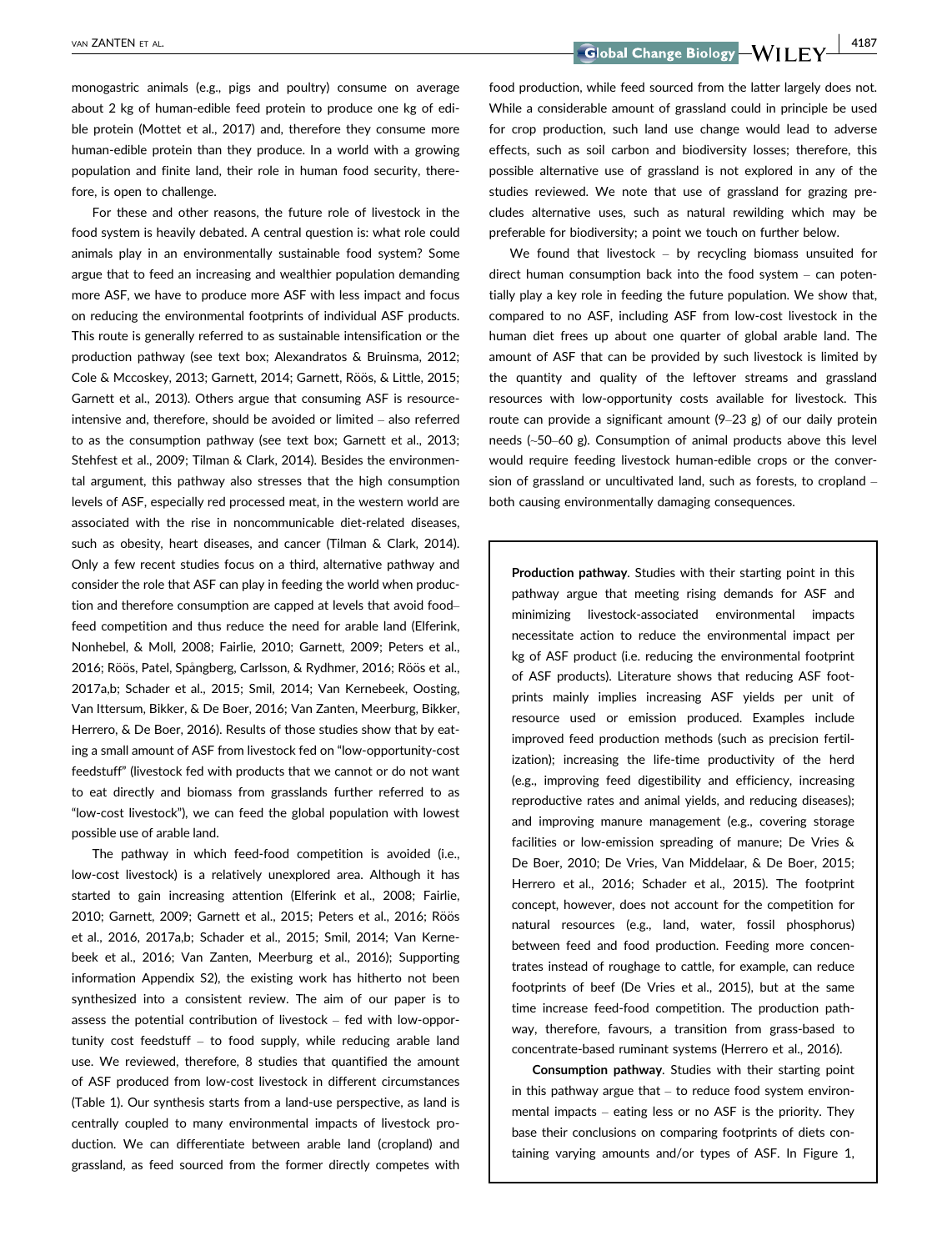**4188 | WII F.Y. Global Change Biology | Construction Construction CONTENTIAL CONTENTENT AL.** 

we display the relation between ASF content (in grams of animal protein) and land use or GHG emissions of the diets explored in consumption studies (more information can be found in Supporting information Appendix S3), indicating a vegan diet (no animal protein) has most environmental benefits. Consumption studies calculate dietary footprints by summing the environmental impact of all food products consumed, preferably on an annual basis (Van Kernebeek, Oosting, Feskens, Gerber, & De Boer, 2014). In this calculation, the environmental impact of each consumed product, for example milk, is determined by multiplying the amount of product (in kg) with the footprint per kg of that food product (e.g., milk). This implies that dietary footprints also rely on the footprint of individual food products and, thus, ignore feed–food competition. As a result, consumption pathway studies advice to eat meat or eggs produced by poultry fed with grains, instead of milk or meat from low-yielding ruminants that are only grass-fed. Footprints used in consumption studies also ignore linkages within the food system between, for example, between sugar and beet-pulp or between milk and beef, which explains why shifting to a vegetarian or ultimately a vegan diet has most environmental benefits (Aleksandrowicz, Green, Joy, Smith, & Haines, 2016; Hallström, Carlsson-Kanyama, & Börjesson, 2015). The footprint of a vegetarian diet including milk products, however, ignores the environmental impact of the production of associated meat from culled milking cows and surplus calves, or assumes that this meat is consumed by others in the population. Similarly, if everyone would become vegan, human inedible by-products like sugar beet pulp, currently fed to animals, are no longer recycled back into the food system. Thus, such footprint assessments are not able to adequately capture environmental benefits of using low-opportunity feedstuff as livestock feed.

## **2** | **THE CONCEPT OF LIVESTOCK FED WITH LOW-OPPORTUNITY COST FEEDSTUFF**

We suggest that the role of animals in the food system should be centered on converting biomass that we cannot or do not want to eat into valuable products, such as nutrient-dense food (meat, milk, and eggs) and manure (Figure 2). This approach has been examined by others too, both within and beyond the scientific community, and has been referred to as producing livestock on "ecological leftovers" (Garnett, 2009), "default livestock" (Fairlie, 2010), or as the "consistency narrative (Schader et al., 2015)". It has been offered as a potential strategy to reduce the environmental impact of ASF production (Röös et al., 2016, 2017a,b; Schader et al., 2015; Van Zanten, Meerburg et al.,

2016; Wirsenius et al., 2010). Biomass that we cannot or do not want to eat consists of biomass from grassland and leftovers. Leftovers include crop residues left over from harvesting of food crops, co-products left over from industrial processing of plant source and ASF, and losses and waste in the food system. By converting these leftover streams, livestock recycle nutrients back into the food system that otherwise would have been lost in food production (Garnett et al., 2015). Ruminants can create nutritional value from grasslands by converting grass products into milk, meat, and manure. Therefore, by adopting this approach, arable land should be used primarily for production of food crops, rather than feed, so that livestock can contribute to nutrition supply without using arable land.

# **3** | **DEFINING A LAND BOUNDARY FOR SUSTAINABLE LIVESTOCK CONSUMPTION**

Diets containing animal protein from low-cost livestock use less arable land than a vegan diet and considerably less arable land than the current diets in high-income countries (Röös et al., 2017a; Schader et al., 2015; Van Kernebeek et al., 2016; Van Zanten, Meerburg et al., 2016). The curve in Figure 3a was illustrated previously for a hypothetical food system (Van Kernebeek et al., 2016). Van Kernebeek et al. (2016) used linear programming to determine the minimum amount of land needed to feed a fix population a diet in which 0% to 80% of the daily protein requirements was derived from terrestrial, domestic animals. A similar curve, however, can be derived from results of three global studies (i.e., Schader et al., 2015; Van Zanten, Meerburg et al., 2016; Röös et al., 2017a; Figure 3b). In a vegan dietary scenario (see Figure 3, zero gram of ASF as *x* value), crop residues stay on the field to feed the soil–food web; co-products from the food industry become a bio-energy source or are wasted; and grasslands are not utilized for food production. Because animals do not recycle these biomass streams back into the food system, additional crops have to be cultivated to meet the nutritional requirements of the vegan population. Based on the available global studies (Röös et al., 2017a; Schader et al., 2015; Van Zanten, Meerburg et al., 2016) we can conclude that eating no ASF compared to eating some ASF could free up about a quarter of global arable land (Figure 3b). This, however, largely depends on the plant source foods consumed and the amount of food wasted. Reducing the amount of co-products or food wasted will benefit the environment directly, but will reduce the amount of ASF produced from low-cost livestock.

As soon as the ASF consumption exceeds the level derived from low-cost livestock, we encounter direct feed–food competition and require additional arable land to cultivate livestock feed – or we need to take additional pasture land from currently uncultivated areas. Figure 3b shows that, in terms of food supply, consuming some ASF from low-cost livestock is the most efficient way of using arable land for food production, although it may preclude the use of grassland for other purposes, such as rewilding. This concept provides one approach to define thresholds for sustainable livestock production and consumption.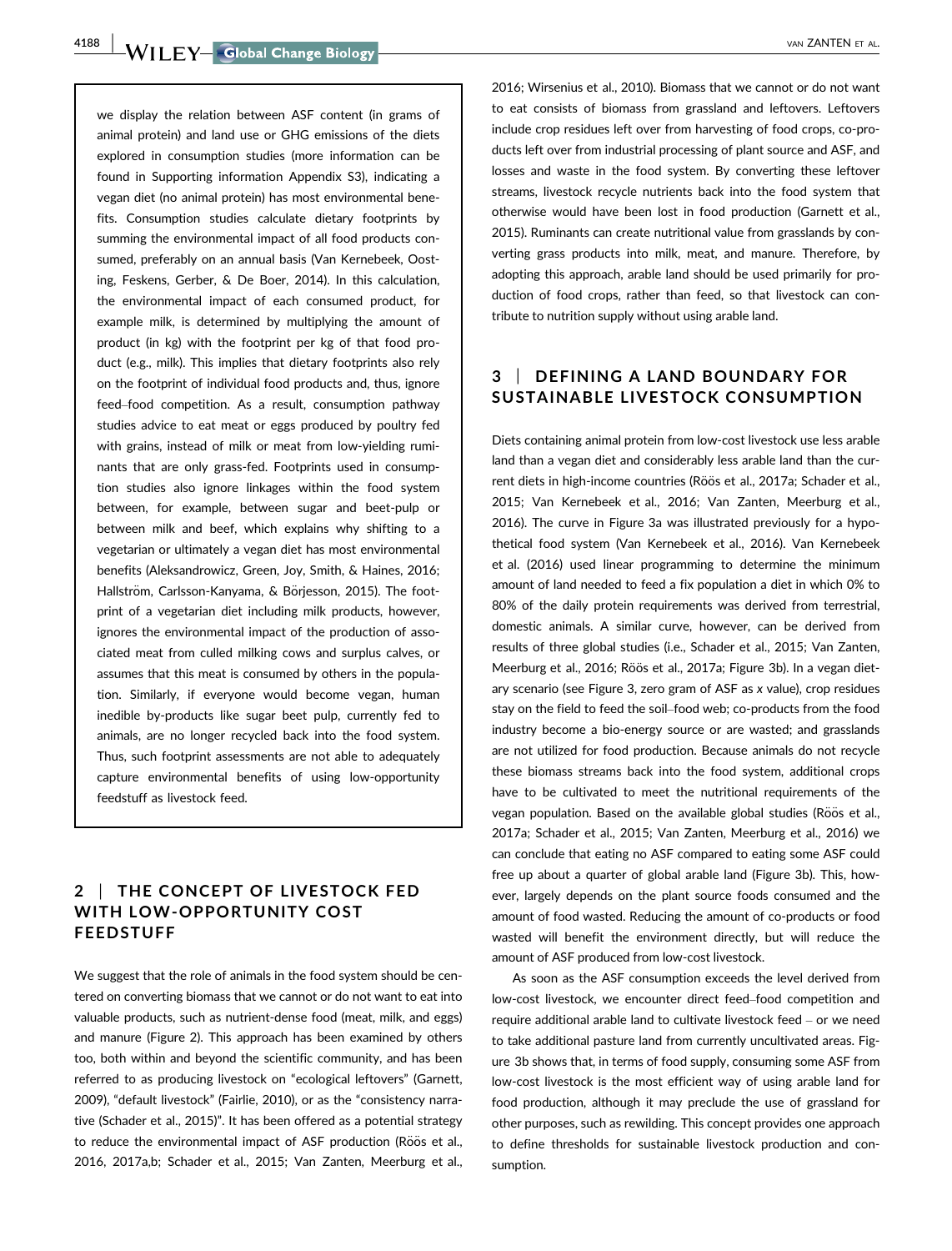

FIGURE 1 (a) Relative reduction in land use per g of protein from animal source food (ASF) (polynomial fit; adjusted R<sup>2</sup> of 0.85; *p*-value <0.00) (b) Relative reduction in GWP per g of protein from ASF (exponential fit, adjusted  $R^2$  0.61; *p*-value <0.00). Each dot represents a dietary scenario. Dietary scenarios were derived from peer reviewed studies that assessed the environmental impact of different diets based on footprint approaches that do not account for systemic aspects, such as feed-food competition or interconnectedness between food and feed via by-products, etc. (see Supporting information Appendix S3 for a more detailed description of the methodology)



FIGURE 2 The role of low-cost livestock in the food system. Livestock convert biomass that we cannot or do not want to eat into valuable products, such as animal source food and manure [Colour figure can be viewed at [wileyonlinelibrary.com\]](www.wileyonlinelibrary.com)

What might the implications be for human nutrition? According to the World Health Organization, the average adult requires 50– 60 g of (plant and/or animal) protein each day (Alimentarius, 2013). The current average global supply of terrestrial animal protein (excluding fish) per capita is 27 g per day (FAOSTAT, 2017), while large differences exist between countries. For example, the average European supply is 102 g of protein per day (of which 51 g is terrestrial animal protein), while the average West African supply is 65 g of protein per day (of which just 8 g is terrestrial animal protein). The estimated global amount of daily per capita ASF protein that could be sourced from low-cost livestock ranges from 9 to 23 g; therefore, it could potentially fulfill a useful part of our daily protein needs – while enabling arable land to be dedicated to the cultivation of food crops.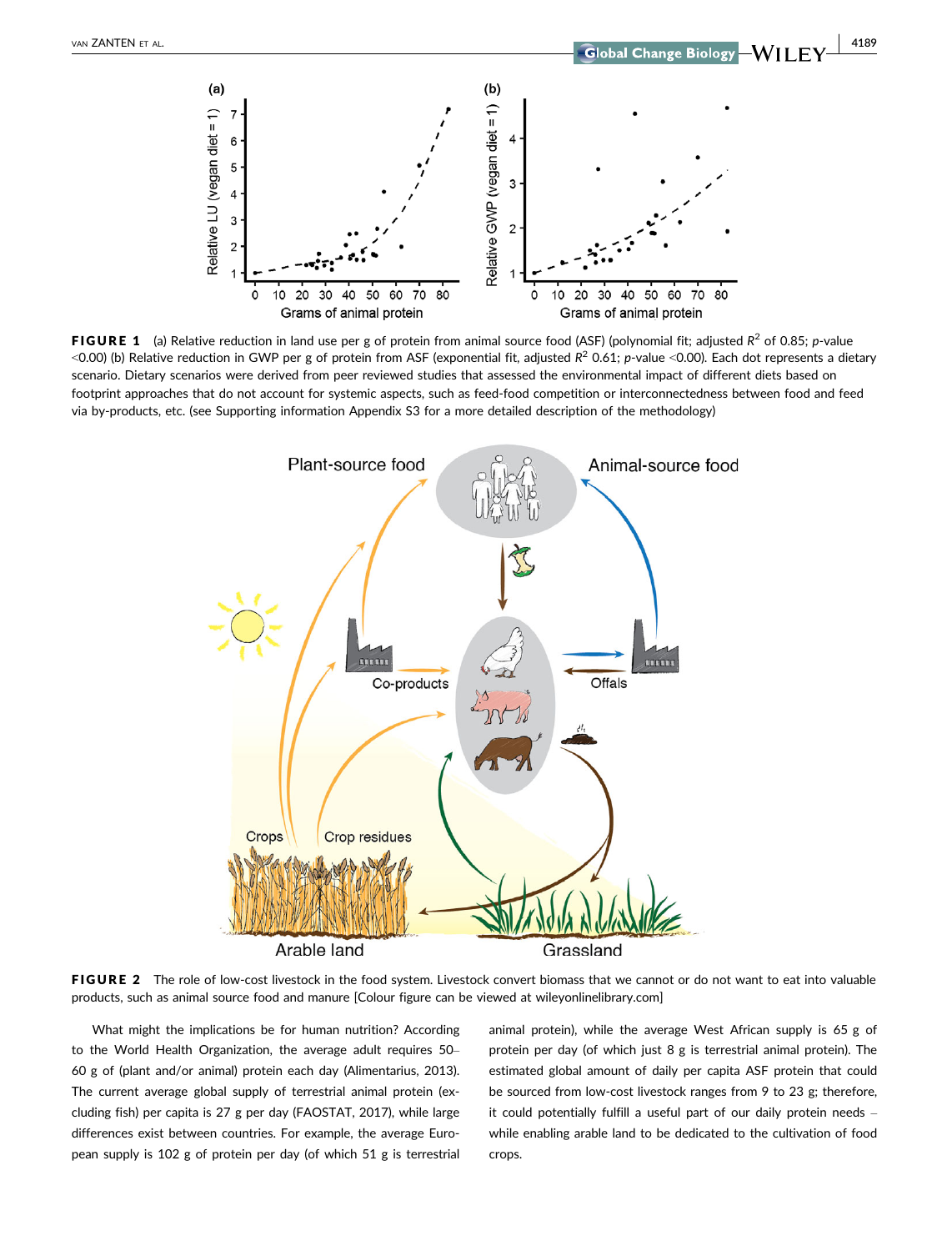

FIGURE 3 (a) This graph illustrates the theoretical relation between the percentage of animal protein in the human diet and the total amount of arable land used to produce human food. This theoretical line was illustrated previously for a hypothetical food system (Van Kernebeek et al., 2016) (b) This graph is based on global studies assessing the principle of livestock with low-opportunity costs: Schader et al. (2015), dark gray; Van Zanten, Meerburg et al. (2016), black; and, Röös et al. (2017a) white. The squares represent a vegan diet; triangles represent the value of low-cost livestock; and the circle (light gray) represents a current diet. It clearly shows that arable land use is most efficient with a moderate consumption of protein from livestock with low-opportunity costs



FIGURE 4 Current protein supply per person per day per region, based on (FAOSTAT, 2017) compared with the minimum global average value of low-cost livestock of Schader et al. (2015) of 9 g protein per person per day, and the maximum value of low-cost livestock based on Röös et al. (2017a) of 23 g protein per person per day [Colour figure can be viewed at [wileyonlinelibrary.com\]](www.wileyonlinelibrary.com)

Figure 4 shows the current daily supply of protein per capita (g/ person per day) in different regions against the range of ASF that could be produced through low-cost livestock. Overconsumption is evident in most high-income regions – in many cases by a factor of two or more. Our analysis also shows that the supply of ASF in Asia and Africa is still within the land-use boundary, allowing people in these areas – where people's nutritional needs are still not met to a significant degree – to maintain or even increase their ASF consumption, at least in the short term.

Protein is only one among many nutrients supplied by ASF. Besides protein, ASF also provides energy and highly bioavailable micronutrients, such as calcium, iron, and vitamin B12. So far, no studies to our knowledge have yet quantified the contribution of ASF from low-cost livestock to our daily recommended intake of essential micronutrients. Here, we perform this calculation (Figure 5; for calculation details, see Supporting information Appendix S4 and S5). We show that, on a global average, in addition to providing 35% of recommended protein intakes, ASF from low-cost livestock could



FIGURE 5 Nutritional contribution of animal source food (ASF) from low-cost livestock and current ASF production to daily recommended nutrient intake. Figure is based on global studies assessing the principle of livestock fed with low-opportunity cost feedstuff (Röös et al., 2017a; Schader et al., 2015; Van Zanten, Meerburg et al., 2016) [Colour figure can be viewed at [wileyonlinelib](www.wileyonlinelibrary.com) [rary.com\]](www.wileyonlinelibrary.com)

provide about 75% of the recommended intake of B12; about 20% of the recommended intake of calcium and zinc; about 10% of the recommended intake of energy, iron, and vitamin A; and less than 5% of folate (Figure 5). These results show the importance that lowcost livestock could make to global nutrient supply. The regional production potential of ASF from low-cost livestock obviously varies according to the availability of feed resources and productivity of animals within the region (Röös et al., 2017b). Clearly, trade in lowopportunity cost feedstuff will influence ASF production in regions involved, whereas trade in ASF will affect its consumption in regions involved.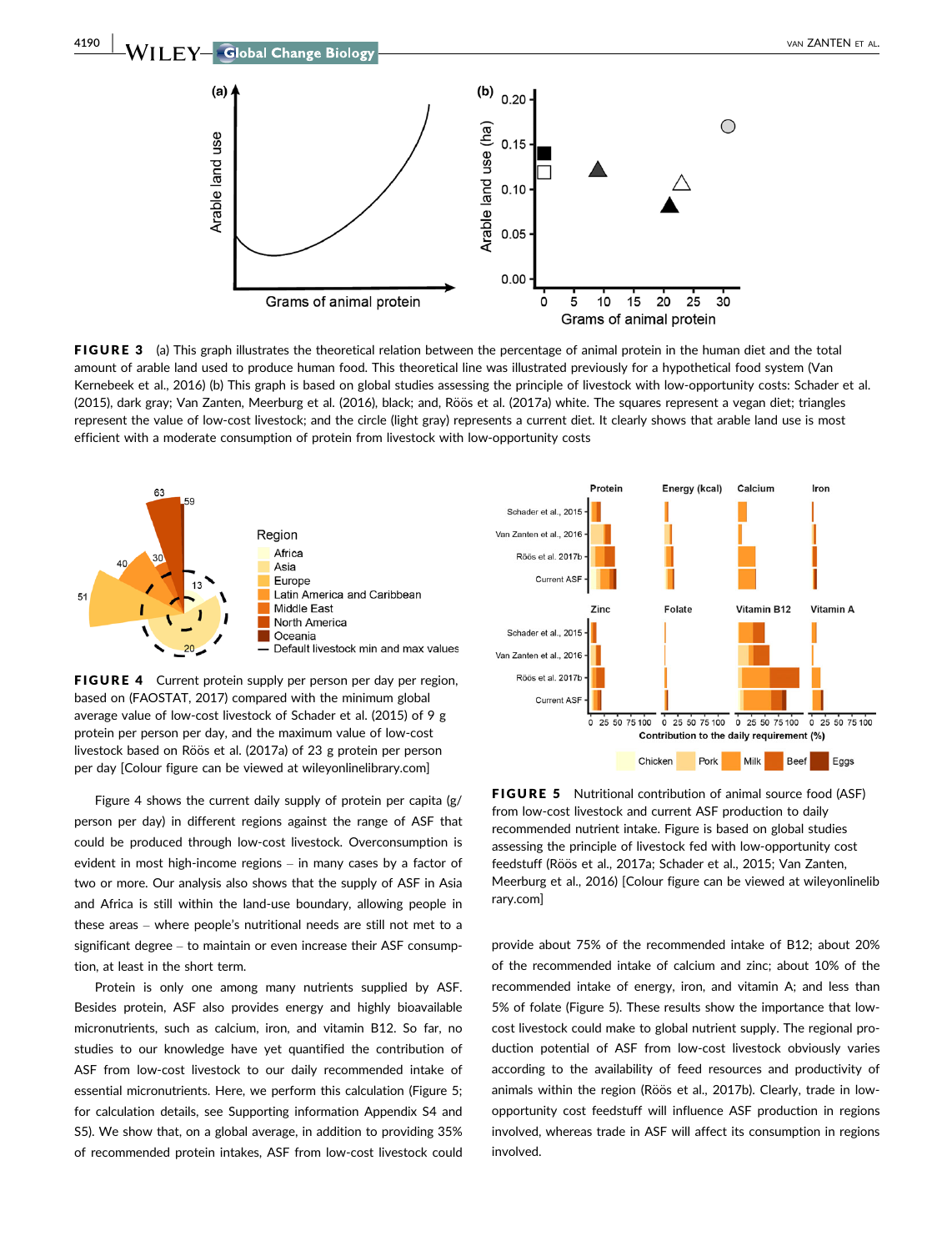# **4** | **ENVIRONMENTAL IMPACTS OF EATING ANIMAL SOURCE FOOD FROM LOW-COST LIVESTOCK**

The majority of the studies reviewed in this paper explored the role of low-cost livestock from a land-use perspective. (See Table 1). Only one study (Schader et al., 2015) also explored the consequences for nutrient losses (i.e., nitrogen and phosphorus), whereas two studies addressed GHG emissions (Röös et al., 2017a; Schader et al., 2015; other environmental impacts, for example, water use, eutrophication, acidification, and biodiversity are so far unexplored). Compared with projected FAO consumption patterns for 2050, eating only ASF from low-cost livestock reduced nitrogen losses by 40% and phosphorus losses by 46% (Schader et al., 2015). Similarly, those studies that address GHG emissions show that eating ASF from low-cost livestock reduces GHG emissions from livestock production by 19%–50%, compared with a business as usual scenario (Röös et al., 2017a; Schader et al., 2015), but one study also showed that eating no ASF at all (vegan diet) reduces emissions considerably more (Röös et al., 2017a). This result can be explained by the relatively large role of ruminants in the low-cost livestock scenario, which emit significant amounts of methane, as well as the influence of nitrous oxide emissions from manure management related to all animals. As long as there is a dearth of viable technical solutions for reducing methane production by cattle, ruminants will continue to emit significant amounts of this potent GHG. While it has been argued that methane emissions from the animals can be offset by carbon sequestration in grass-based ruminant systems, a recent comprehensive study found that – although there is potential for significant sequestration in certain localized situations – at an aggregate global level, the potential benefits from sequestration are substantially outweighed by the animal's methane and other emissions (Garnett et al., 2017). In the absence of a technological solution, this trade-off between grassland use and GHG emissions from ruminants will be unavoidable. It is important also to emphasize that a proper definition of a sustainable food system accounts for and addresses a multiple range of concerns. Biodiversity is clearly key here and as noted earlier, some grasslands, especially those that were once covered with forest, would benefit from being rewilded. As such there is an opportunity cost entailed in rearing livestock: not all biomass from grasslands can be considered "free" for livestock production. We suggest that defining a "biodiversity boundary" and the possibilities of rewilding for the world's grasslands are important topics for future research (Newbold et al., 2016; Svenning et al., 2016).

# **5** | **WHAT DETERMINES THE POTENTIAL PRODUCTION OF PROTEIN FROM LOW-COST LIVESTOCK?**

The greatest influence on the amount of ASF available from low-cost livestock is the quantity and quality of leftovers and grass resources available for livestock. Differences in quantity and quality of leftovers and grass resources among studies can be explained by a number of factors as presented below.

First, the definition of the human diet used in the studies varies and thus the quantity of the leftover streams varies as well. Results differ significantly when the starting point is the current diet, computed using national per person food supply data (Elferink et al., 2008); nutritional adequacy in terms of energy and protein (Van Kernebeek et al., 2016); the nutritional guidelines (Van Zanten, Meerburg et al., 2016); or diets as projected by the FAO (Röös et al., 2017a,b; Schader et al., 2015). The quantity of the leftovers streams derived from diets in affluent countries, for example, is relatively high and can, therefore, produce relatively more ASF.

Second, the quality of the leftover streams depends also on the type of plant source foods included in human diets. For example, human diets can contain soy oil, yielding soybean meal as a co-product for livestock feed. Soybean meal has a higher nutritional value for livestock than do other oil co-products, such as rapeseed or sunflower meal. Feeding soybean meal to livestock (Van Zanten, Meerburg et al., 2016) yields more ASF than feeding rapeseed meal to livestock (Van Kernebeek et al., 2016). This example emphasizes the key role that dual purpose food-feed crops can play in nutrition security. Hence, it can be argued that if the goal is to minimize use of arable land, the value of a food crop should be ascertained on the basis not only of its food value for humans but also on the feed value of its co-products for livestock.

Third, the availability of food waste for livestock feed significantly impacts the amount of ASF produced. This is because the nutritional value of food waste is often high, especially in comparison with crop residues or co-products (Van Zanten, Meerburg et al., 2016). Reducing food-waste should remain our first priority, but unavoidable food waste can be valued as livestock feed. As pigs eat most foods also consumed by humans and can consume food with high moisture content, they are ideally suited for being reared on food waste. Currently the use of most food waste as feed is prohibited in many countries (including European countries) because of potential risks to human health (e.g., bovine spongiform encephalopathy). Evidence shows, however, that feeding food waste to livestock, especially to monogastrics, can be a safe alternative if food waste is heat-treated (Zu Ermgassen, Phalan, Green, & Balmford, 2016). Such practices are applied commonly in Japan, where about 35% of wasted food is fed to pigs (Zu Ermgassen et al., 2016).

Fourth, the availability of crop residues influences how much ASF is obtainable (Smil, 2014; Van Kernebeek et al., 2016). That said, compared to food waste and co-products, crop residues generally have a lower nutritional value and, thus make a lower nutritional contribution. Furthermore, the availability of crop residues as livestock feed is limited, because crop residues are often left on the field as fertilizer and to maintain soil organic carbon. Using crop residues to produce ASF, therefore, can result in trade-offs with e.g., climate and soil fertility and, therefore, needs careful examination before their use as livestock feed is stimulated.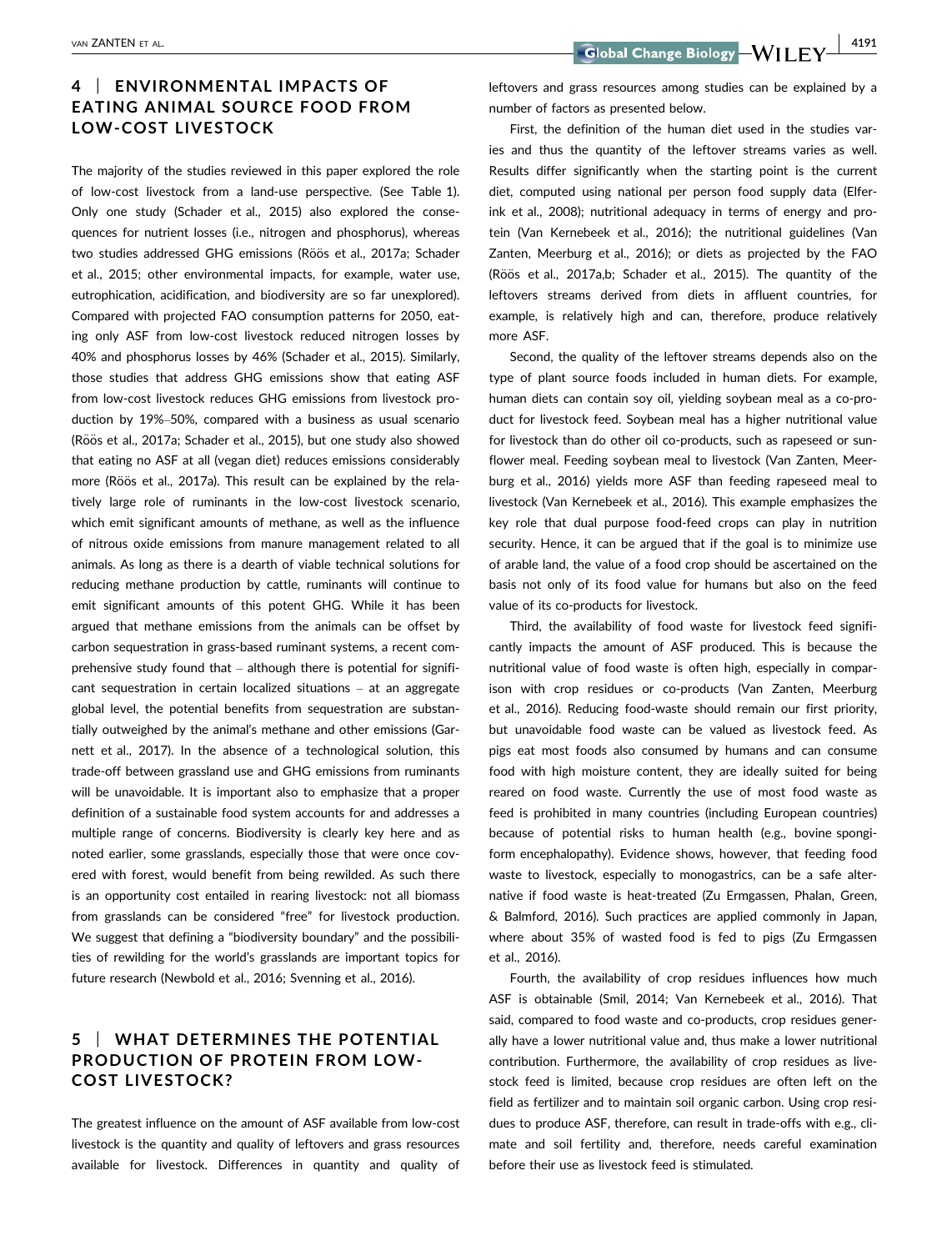**4192 NILEY Global Change Biology Constant Construction Construction Construction** VAN ZANTEN ET AL.

Fifth, to what extent grasslands are used is important. Ruminants fed solely on existing grasslands could potentially produce about 7 g of protein/person per day (Schader et al., 2015; Van Zanten, Meerburg et al., 2016). By feeding them co-products in addition to grass, however, the productivity of grass-fed ruminants can be increased (Röös et al., 2017a,b). An important aspect influencing these estimates is the assumed grassland availability and quality, which is highly uncertain on a global level (Fetzel et al., 2017).

Finally, technological developments and cultural changes can affect the availability of leftover streams. Technology might shift the use of leftovers across species or make leftover streams suitable again for human consumption. For example, bio-refineries can separate grass into proteins and fibers. These proteins useful in cattle production are also very suitable for monogastrics and – if processed into foods – can be consumed by humans directly, thus reducing arable land requirements. Cultural changes may also change the availability of products that we "do not want to eat". A widespread dietary shift from white toward brown bread, for example, will change the quantity of wheat middlings available.

# **6** | **THE ROLE OF LIVESTOCK CHARACTERISTICS ON UTILIZATION OF LEFTOVERS**

Animals differ in their ability to convert leftovers into valuable ASF. This ability is affected by the type of animal, the production system, and the productivity level (among other factors). Studies exploring the potential of low-cost livestock have heretofore considered a limited number of animal production systems (Table 1). Most studies included pigs and cattle; only a few also included poultry. Pigs were generally fed with co-products and food waste, whereas cattle were fed grass.

Besides the type of animal, the breed and the productivity level may affect the animal's ability to convert available leftover streams into ASF (Picard & Cuca, 1986; Van Zanten, Mollenhorst, Klootwijk, Van Middelaar, & De Boer, 2016). Animals bred to be highly productive may be less suited to using leftover streams, because their high productivity levels require high-quality feeds (Zijlstra & Beltranena, 2013). Less productive animals have lower daily nutrient and energy requirements, and can fulfill their requirements with lower quality feeds. Therefore, using different breeds in different livestock systems can enable an optimal use of leftover streams.

To our knowledge, no scientific study has yet explored the allocation question: which leftovers are available where, and to what animals should we feed them in order to maximize the production of ASF? It is worth noting – although not discussed further here – that feed production in aquaculture and insect production also has a significant environmental impact (Parker, 2012; Van Zanten et al., 2015), so finding sustainable feed sources is a major focus of research across all animal production systems.

# **7** | **CONCLUSION AND STEPS TOWARD LOW-COST LIVESTOCK**

If we want to use livestock for what they are good at, namely converting leftovers from arable and grass products into valuable food and manure, we suggest that we should no longer focus on reducing footprints of ASF products per kg of product. The footprint concept (see text box above) does not account for the competition for natural resources (e.g., land, water, fossil phosphorus) between feed and food production; rather, it focuses on improving life-time herd productivity and, as such, stimulates the use of human-edible feed in livestock diets. Instead, we should focus on improving the efficiency with which livestock recycle biomass unsuited for human consumption back into the food system. The priority use of arable land is then human food production, whereas livestock mainly recycle nutrients in leftover streams from arable land and nonarable grassland back into the food system. This approach would require us to base decisions on outcomes from bio-physical models that account for the competition for natural resources between production of feed and food and that also include interconnections within the food system.

The low-cost livestock concept is based on decoupling of production of livestock feed from the use of arable land. Livestock then mainly convert leftovers from arable land and grass resources into food. Global production of ASF is thereby limited by the quantity and quality of these biomass streams. Thus, the availability of these biomass streams for livestock determines the boundary of livestock production and consumption. Respecting this boundary to sustainably feed a growing world population requires major changes in both consumption and production of ASF.

Our results show that low-cost livestock can supply a significant part (9–23 g) of global daily protein needs ( $\sim$  50–60 g). Current consumption patterns of ASF, however, differ largely across the world. This suggests that there are large differences in how consumption patterns in different regions could change in the near future. Africa and Asia – would still be within the land boundaries of sustainable livestock consumption, even if ASF consumption increases there, but significant reductions in consumption would be needed in all other regions. Identifying these differences is crucial to inform the sustainable development goal agenda on reducing all forms of malnutrition. The need to reduce the consumption of ASF, especially in Europe, the Americas and Oceania, is in line with the conclusion of the consumption pathway (see text box) but in contrast with it, we show that eating some ASF, instead of no ASF (a vegan diet), is the strategy that uses the least amount of arable land. Studies arguing for the consumption pathway arrive at their conclusion that a vegan diet makes the best use of the land, because they ignore interconnections in the food system. Producing wheat and then wheat flour for bread also yields straw and wheat middlings, which can be fed to animals without additional land requirements. The consumption pathway – by using footprint-based assessments to minimize environmental impacts – advocates eating poultry over beef, but, such reasoning again neglects systemic aspects. In the current situation, chicken eat grain, contributing to feed–food competition; while some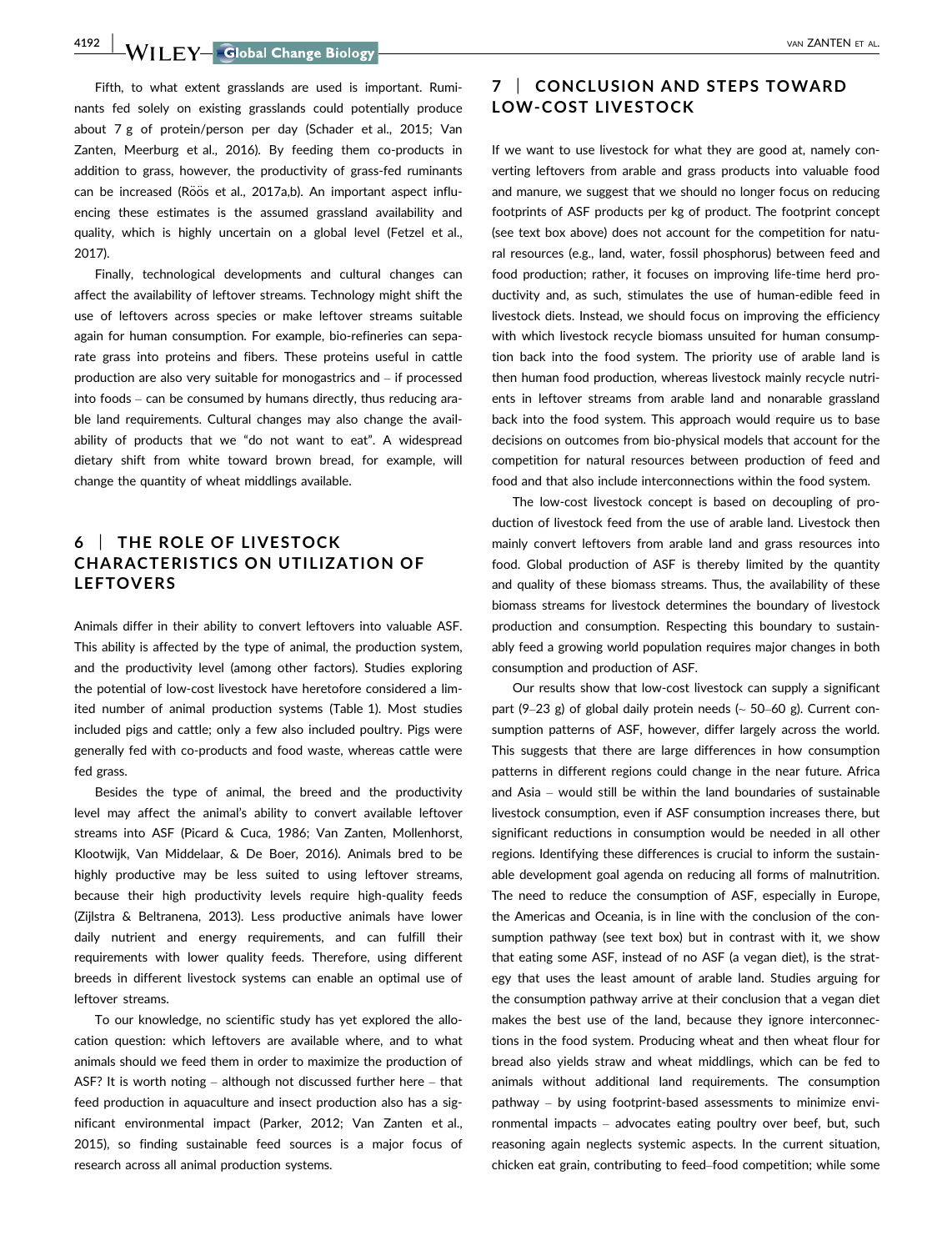(though not all) beef cattle graze on marginal lands, thereby reducing feed–food competition.

Our reviewed studies show that a variety of ASF product can be produced if we feed livestock with low-opportunity cost feedstuff: 7– 135 g of pork; 2–55 g of beef; 2–14 g of chicken; 138–519 g of milk; and 2–24 g of eggs per person per day, resulting together in 9–23 g of protein per person on a daily basis (Table 1). Nonetheless, it should be acknowledged that consumption of ruminant products (beef meat and milk) in the upper part of the range will give rise to considerable GHG emissions particularly in the form of methane. Thus, what might be sustainable from a land-use perspective might not be so, in terms of the climate impact. Nevertheless, the emissions from low-cost livestock still would be lower than in a business as usual reference scenario, since the reduction in animal numbers offsets increases in per kg product emissions. This may be one way of dealing with the trade-offs that are inherent in sustainable food systems.

We caveat this conclusion by observing that all the studies reviewed here assumed that all currently available grassland would be used for grazing. A large proportion of this land, however, was previously covered by forests and to reach biodiversity conservation targets it is probable that grazing would need to cease on some of this land. We recommend that a priority for research is to define a "biodiversity boundary" for livestock, including identifying which grasslands can be considered "available" for animals and which should rather be left for rewilding or other strategies to increase biodiversity (on some grasslands there may be opportunities for win–wins).

Finally, we note that this suggested approach is largely dependent on a credible transition of our livestock industries toward a more integrated, circular economy. This will require increased collaboration between governmental institutions and private industries for managing key resources, consumer education, and supporting policies and investment to ensure that livestock can contribute to meeting critical sustainable development goals in the near future.

#### **ORCID**

*Hannah H. E. Van Zanten* http://orcid.org/0000-0002-5262-5518

#### **REFERENCES**

- Aleksandrowicz, L., Green, R., Joy, E. J., Smith, P., & Haines, A. (2016). The impacts of dietary change on greenhouse gas emissions, land use, water use, and health: A systematic review. *PLoS ONE*, *11*, e0165797.<https://doi.org/10.1371/journal.pone.0165797>
- Alexandratos, N., & Bruinsma, J. (2012). *World agriculture towards 2030/ 2050: The 2012 revision*. ESA Working paper. Rome, Italy: Food and Agriculture Organization of the United Nations (FAO).
- Alimentarius, C. (2013). FAO & WHO. Codex Alimentarius. Guidelines on nutrition labelling. Codex Aliment.
- Bajželj, B., Richards, K. S., Allwood, J. M., Smith, P., Dennis, J. S., Curmi, E., & Gilligan, C. A. (2014). Importance of food-demand management for climate mitigation. *Nature Climate Change*, *4*, 924–929. [https://d](https://doi.org/10.1038/nclimate2353) [oi.org/10.1038/nclimate2353](https://doi.org/10.1038/nclimate2353)
- Bodirsky, B. L., Rolinski, S., Biewald, A., Weindl, I., Popp, A., & Lotze-Campen, H. (2015). Global food demand scenarios for the 21st

century *PLoS ONE*, *10*, e0139201. [https://doi.org/10.1371/journal.](https://doi.org/10.1371/journal.pone.0139201) [pone.0139201](https://doi.org/10.1371/journal.pone.0139201)

- Cole, J. R., & Mccoskey, S. (2013). Does global meat consumption follow an environmental Kuznets curve? *Sustainability: Science, Practice and Policy*, *9*, 26–36.
- Crist, E., Mora, C., & Engelman, R. (2017). The interaction of human population, food production, and biodiversity protection. *Science*, *356*, 260–264.<https://doi.org/10.1126/science.aal2011>
- De Vries, M., & De Boer, I. J. M. (2010). Comparing environmental impacts for livestock products: A review of life cycle assessments. *Livestock Science*, *128*, 1–11.<https://doi.org/10.1016/j.livsci.2009.11.007>
- De Vries, M., Van Middelaar, C. E., & De Boer, I. J. M. (2015). Comparing environmental impacts of beef production systems: A review of life cycle assessments. *Livestock Science*, *178*, 279–288. [https://doi.org/](https://doi.org/10.1016/j.livsci.2015.06.020) [10.1016/j.livsci.2015.06.020](https://doi.org/10.1016/j.livsci.2015.06.020)
- Elferink, E. V., Nonhebel, S., & Moll, H. C. (2008). Feeding livestock food residue and the consequences for the environmental impact of meat. *Journal of Cleaner Production*, *16*, 1227–1233. [https://doi.org/10.](https://doi.org/10.1016/j.jclepro.2007.06.008) [1016/j.jclepro.2007.06.008](https://doi.org/10.1016/j.jclepro.2007.06.008)
- Fairlie, S. (2010). *Meat: A benign extravagance*. Hartford, VT: Chelsea Green Publishing.
- FAO (2017). *FAOSTAT: Food balance sheets*. Rome, Italy: Food and Agriculture Organization of the United Nations (FAO).
- Fetzel, T., Havlik, P., Herrero, M., Kaplan, J. O., Kastner, T., Kroisleitner, C., ... Erb, K. H. (2017). Quantification of uncertainties in global grazing systems assessments. *Global Biogeochemical Cycles*, *31*, 1089– 1102.<https://doi.org/10.1002/2016GB005601>
- Foley, J. A., Ramankutty, N., Brauman, K. A., Cassidy, E. S., Gerber, J. S., Johnston, M., & Balzer, C. (2011). Solutions for a cultivated planet. *Nature*, *478*, 337–342.<https://doi.org/10.1038/nature10452>
- Garnett, T. (2009). Livestock-related greenhouse gas emissions: Impacts and options for policy makers. *Environmental Science & Policy*, *12*, 491–503.<https://doi.org/10.1016/j.envsci.2009.01.006>
- Garnett, T. (2014). *What is a sustainable healthy diet?*. A Discussion Paper. Oxford, UK: Food Climate Research Network (FCRN).
- Garnett, T., Appleby, M., Balmford, A., Bateman, I. J., Benton, T. G., Bloomer, P., ... Herrero, M. (2013). Sustainable intensification in agriculture: Premises and policies. *Science*, *341*, 33–34. [https://doi.org/10.](https://doi.org/10.1126/science.1234485) [1126/science.1234485](https://doi.org/10.1126/science.1234485)
- Garnett, T., Godde, C., Muller, A., Röös, E., Smith, P., de Boer, I., ... van Zanten, H. (2017). *Grazed and confused? Ruminating on cattle, grazing systems, methane, nitrous oxide, the soil carbon sequestration question – And what it all means for greenhouse gas emissions*. Oxford, UK: Food Climate Research Network (FCRN).
- Garnett, T., Röös, E., & Little, D. C. (2015). Lean, green, mean, obscene...? What is efficiency? And is it sustainable? Animal production and consumption reconsidered. Oxford, UK: Food Climate Research Network (FCRN).
- Gerber, P. J., Steinfeld, H., Henderson, B., Mottet, A., Opio, C., Dijkman, J., ... Tempio, G. (2013). *Tackling climate change through livestock: A global assessment of emissions and mitigation opportunities*. Rome, Italy: Food and Agriculture Organization of the United Nations (FAO).
- Godfray, H. C. J., Beddington, J. R., Crute, I. R., Haddad, L., Lawrence, D., Muir, J. F., ... Toulmin, C. (2010). Food security: The challenge of feeding 9 billion people. *Science*, *327*, 812–818. [https://doi.org/10.](https://doi.org/10.1126/science.1185383) [1126/science.1185383](https://doi.org/10.1126/science.1185383)
- Hallström, E., Carlsson-Kanyama, A., & Börjesson, P. (2015). Environmental impact of dietary change: A systematic review. *Journal of Cleaner Production*, *91*, 1–11.<https://doi.org/10.1016/j.jclepro.2014.12.008>
- Herrero, M., Henderson, B., Havlík, P., Thornton, P. K., Conant, R. T., Smith, P., ... Butterbach-Bahl, K. (2016). Greenhouse gas mitigation potentials in the livestock sector. *Nature Climate Change*, *6*, 452–461. <https://doi.org/10.1038/nclimate2925>
- Mottet, A., De Haan, C., Falcucci, A., Tempio, G., Opio, C., & Gerber, P. (2017). Livestock: On our plates or eating at our table? A new